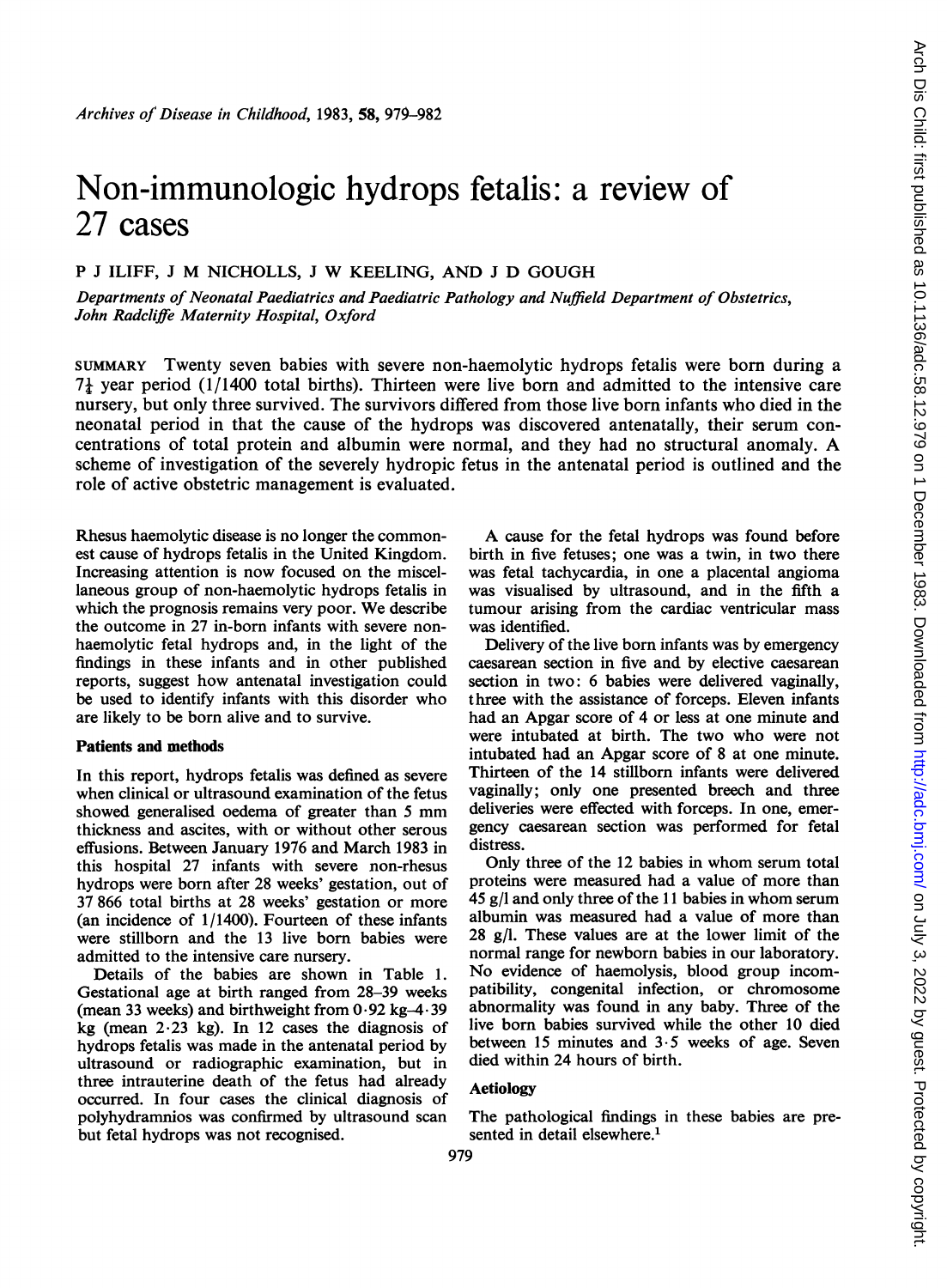| Table 1              |                                   | Clinical details of |                           |                                      | 27 babies with non-haemolytic hydrops fetalis |                           |                                     |                    |                                                                     |                                                                                                |
|----------------------|-----------------------------------|---------------------|---------------------------|--------------------------------------|-----------------------------------------------|---------------------------|-------------------------------------|--------------------|---------------------------------------------------------------------|------------------------------------------------------------------------------------------------|
| $\frac{Case}{No}$    | <b>Gestational</b><br>age (weeks) | Birthweight<br>(kg) | <b>Delivery</b>           | of hydrops<br>Antenatal<br>diagnosis | Age at<br>death                               | (1 min)<br>Apgar<br>score | albumin<br>protein<br>Serum<br>g(t) | Intubated          | Diagnosis                                                           | Comments                                                                                       |
| $-1$                 | 37                                | 1.74                | Induction<br>Forceps      | Not made<br>36/40                    | Alive<br>Alive                                | – ∞                       | 51/31<br>47/33                      | $+$ $\overline{ }$ | Twin transfusion syndrome<br>Fetal tachycardia                      | Mother given digitalis; hydrops resolved;<br>cord digoxin 1 . 2 ng/l<br>Hydramnios             |
| $\mathbf{\tilde{z}}$ | E                                 | 2.97                | forceps<br><b>SVD</b>     | 30/40                                | Alive                                         | $\infty$                  | 48/                                 | 1                  | transient myocardial ischaemia;<br>Persistent fetal circulation;    | Hydrops resolved between 30 and 36 weeks                                                       |
|                      | న                                 | 2.60                | EmCS                      | Not made                             | $15 \text{ min}$                              |                           | $\overline{1}$                      | $\ddot{}$          | Congenital heart disease;<br>asplenia syndrome<br>placental angioma | pestriols; slow $\dagger$ biparietal diameter<br>hydramnios                                    |
|                      | వ                                 | 2.55                | EmCS                      | Not made                             | 20 <sub>hr</sub>                              |                           | 30/21                               | $\, +$             | Tricuspid and pulmonary atresia;<br>myocardial ischaemia            | Hydramnios                                                                                     |
| ৽                    | 5                                 | 2.06                | Induction                 | 31/40                                | 15 <sub>ht</sub>                              |                           | 25/12                               | $\bm{+}$           | Idiopathic hydrops                                                  |                                                                                                |
| <b>1000</b>          | ភនន                               |                     | forceps<br>Em CS<br>Em CS | Not made                             | 3 days                                        |                           | 25/17<br>19/10                      | $\ddot{}$          | Cerebral haemangioma                                                | $\downarrow$ fetal movements; CTG, low variability<br>Sibling of case 12                       |
|                      |                                   | 1785<br>1785        | SVD                       | 32/40<br>29/40                       | $59 \text{min}$<br>$42$ min                   |                           | 8/27                                | $\mathrm{+}$       | Infantile arterial calcification<br>R diaphragmatic hernia;         |                                                                                                |
| ຂ<br>≡               | 33                                | 3.41                | EICS                      | 32/40<br>32                          | 8 days                                        |                           | 30/19<br>24/16                      | $\hspace{0.1mm} +$ | Hepatic vascular malformations<br>hypoplastic lungs                 | El CS for hydrops                                                                              |
|                      |                                   |                     | S <sub>VD</sub>           |                                      | $3\frac{1}{3}$ hr                             |                           |                                     | $\,^+$             | Longstanding hepatic necrosis;<br>endocardial fibroelastosis        | Maternal influenza-like illness at<br>10 wks' gestation                                        |
| $\mathbf{r}$         | z                                 | 4.39                | EmCS                      | 33/40                                | $11 \text{ min}$<br>1H                        |                           | 20/                                 | $\, + \,$          | Infantile arterial calcification                                    | Sibling of case 8                                                                              |
| ⋍                    | 38                                | 2.11                | EICS                      | Not made                             | 31 wks                                        |                           | 43/33                               | +                  | Double outlet right ventricle;                                      | Long survival                                                                                  |
| 74                   | $\boldsymbol{z}$                  | 1.96                | Vaginal                   | Not made                             | Fresh                                         |                           |                                     | +                  | ventricular septal defect<br>Renal dysplasia; urethral              |                                                                                                |
| 2                    | ని                                | 1.22                | breech<br>Forceps         | Not made                             | stillbirth<br>Fresh                           |                           |                                     | $^{\mathrm{+}}$    | Transposition great vessels;<br>obstruction                         | Multiple minor anomalies                                                                       |
| 9                    | $\boldsymbol{5}$                  | 1.13                | gyp                       | Not made                             | stillbirth<br>Fresh                           |                           |                                     | ┿                  | ventricular septal defect<br>Unexplained                            |                                                                                                |
| E                    | 29                                | 2.43                | ŠЮ                        | Not made                             | stillbirth<br>Fresh                           |                           |                                     |                    | R diaphragmatic hernia                                              | Polyhydramnios observed at delivery                                                            |
| $\frac{8}{1}$        | వి                                | $1 - 75$            | SVD                       | Not seen                             | stillbirth<br>Fresh                           |                           |                                     |                    | Unexplained                                                         | Preeclamptic toxaemia; placental                                                               |
| $\overline{a}$       | ន្ល                               | 2.72                | SVD                       | on scan<br>30/40                     | stillbirth<br>Fresh                           |                           | 1                                   |                    | Normal cardiac anatomy;                                             | Fetal tachycardia; mother treated with<br>abruption                                            |
| ຂ                    | నె                                |                     |                           |                                      | stillbirth                                    |                           |                                     |                    | conduction system anomalies                                         | Pollyhydramnios confirmed on scan<br>digoxin and verapamil                                     |
|                      |                                   | $\frac{1}{2}$       | Forceps                   | Not made                             | stillbirth<br>Fresh                           |                           |                                     |                    | Congenital heart disease;<br>asplenia syndrome                      |                                                                                                |
| ត                    | $\mathfrak{z}$                    | 2.98                | EmCS                      | Not made                             | stillbirth<br>Fresh                           |                           |                                     | $\,$               | Angioma of head and shoulder                                        |                                                                                                |
| g                    | వి                                | 3.43                | <b>SVD</b>                | Not made                             | stillbirth<br>Fresh                           |                           |                                     |                    | Congenital heart disease;<br>asplenia syndrome                      | Normal scan at 34 wks' gestation                                                               |
| ន                    | 29                                | 0.92                | <b>SVD</b>                | Not made                             | stillbirth<br>Macerated                       |                           |                                     |                    | Adenomatoid malformation<br>Rupper lobe of lung                     |                                                                                                |
| 24                   | ຂ                                 | 40                  | SVD                       | 30/40                                | Macerated<br>stillbirth                       |                           |                                     |                    | Myocarditis                                                         | Scan: hydrops, polyhydramnios,<br>intrauterine fetal death                                     |
| ដ                    | ຂ                                 | 1.27                | Forceps                   | 21/40                                | stillbirth<br>Macerated                       | I                         |                                     |                    | L ventricular rhabdomyomata                                         | $=$ cardiac<br>tumour; observed until intrauterine<br>Hydrops on scan; 2nd scan<br>fetal death |
| $\frac{8}{3}$        | $\mathfrak{L}$                    | 3.03                | SVD                       | Not made                             | Macerated<br>stillbirth                       |                           |                                     |                    | Unexplained                                                         | Scan: polyhydramnios; intrauterine<br>fetal death                                              |
| 21                   | $\boldsymbol{\mathcal{S}}$        | $6 - 1$             | <b>C</b>                  | 32/40                                | Macerated<br>stillbirth                       |                           |                                     |                    | L diaphragmatic hernia                                              | Scan: hydrops, polyhydramnios;<br>intrauterine fetal death                                     |

Em=emergency; El=elective; CS=lower segment caesarean section; SVD=spontaneous vertex delivery; CTG=cardiotocograph; R=right; L=left.

Arch Dis Child: first published as 10.1136/adc.58.12.979 on 1 December 1983. Downloaded from http://adc.bmj.com/ on July 3, 2022 by guest. Protected by copyright.

980 Iliff, Nicholls, Keeling, and Gough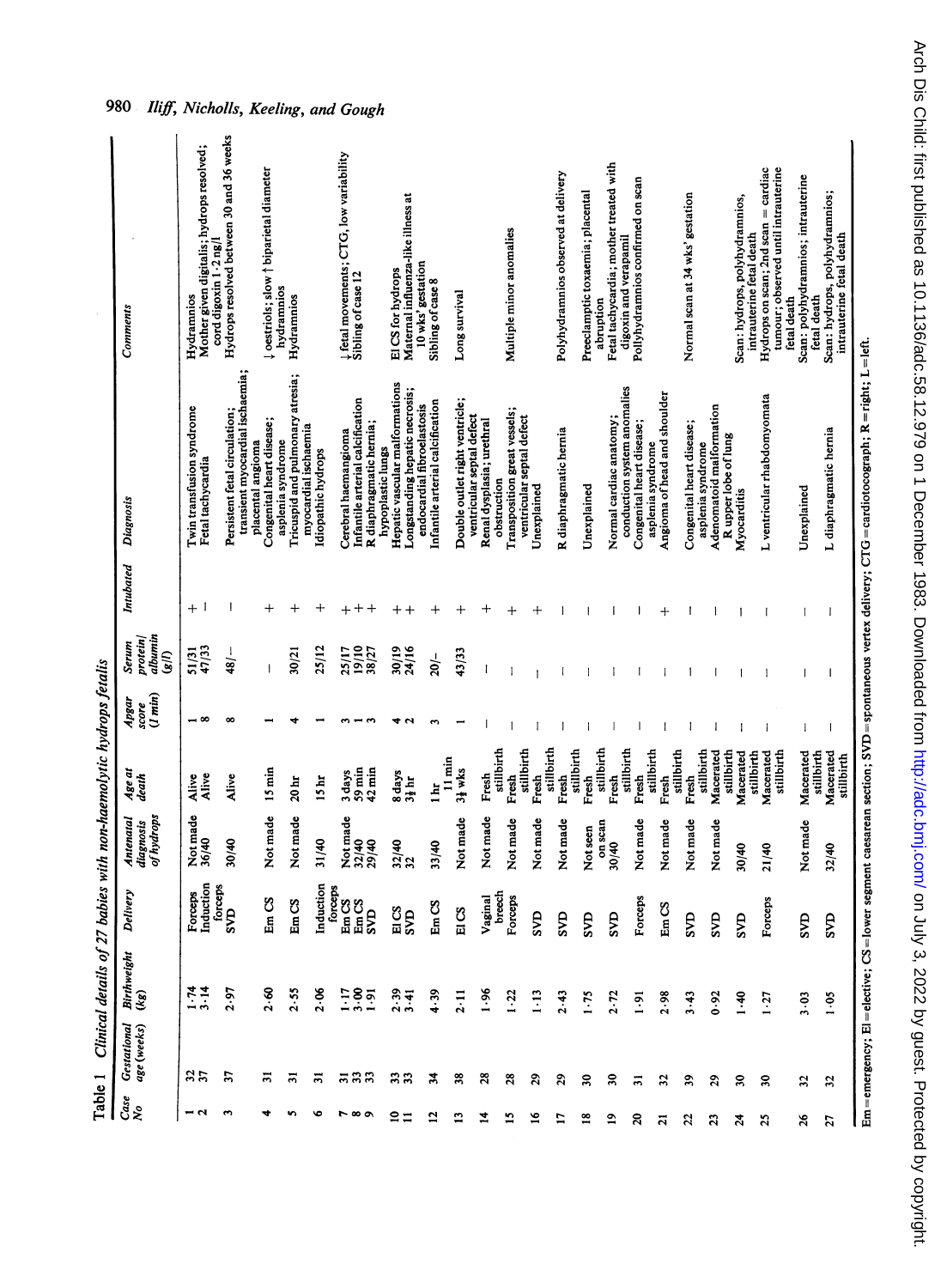In 23 babies, a factor that could be aetiologically associated with the hydropic state was identified: of the four unexplained cases, only one was live born. In 6 babies (cases 4, 5, 13, 15, 20, and 22) major structural defects of the heart and great vessels were found at necropsy, three of these being a manifestation of the asplenia syndrome. In four other babies cardiac abnormalities were found: case 11 had endocardial fibroelastosis with hepatic necrosis and fibrosis, case 19 had an anatomically normal heart but conduction system anomalies were shown histologically, case 25 had rhabdomyomata arising from the left ventricular myocardium, and case 24 had histological evidence of myocarditis.

Cases 8 and 12 were siblings; both had cardiac enlargement with biventricular hypertrophy and calcification of both systemic and pulmonary arteries in association with arterial elastic tissue. Three babies (cases 7, 10, and 21) had fetal vascular malformations and in case 3, who was found to be severely hydropic in utero at 30 weeks' gestation, a placental anomaly was identified in ultrasound examination and thought to be a placental angioma. This became smaller during the ensuing 7 weeks with progressive resolution of fetal hydrops seen on serial ultrasound examination. The baby was delivered after spontaneous labour at 37 weeks and suffered transient tachypnoea with cyanosis thought to be due to persistent pulmonary hypertension. Recovery was complete, however, and the infant remains well. The presence of a placental angioma was confirmed after birth.

Three babies had diaphragmatic hernias (cases 9, 17, and 27), two of these were right side lesions. One stillborn infant (case 23) had an adenomatoid malformation affecting the right upper lobe of the lung. Case 14 had bilateral renal dysplasia and urethral obstruction. A total of five babies had defects associated with severe hypoplasia of one or both lungs.

Case <sup>1</sup> was the first of twins. He had a packed cell volume (PCV) at birth of  $37\%$  and haemoglobin of 12.1 g/l (his twin had a PCV of  $45\%$ ). At birth his respiratory efforts were weak and gasping, the umbilical arterial blood pH was 7.05, he required ventilatory assistance for 18 hours, but recovered completely. Case 2 had fetal tachycardia in association with severe hydrops diagnosed at 36 weeks' gestation. The mother was given digitalis, the fetal heart rhythm returned to normal, the hydrops resolved, and the baby was born a week later with mild oedema only.

#### **Discussion**

The decreasing incidence of rhesus haemolytic disease coupled with increased use of high resolution

ultrasound equipment in obstetric departments has resulted in an increase in the antenatal recognition of non-immunological hydrops. Published reports on non-haemolytic hydrops fetalis usually conclude with a plea for better diagnosis, early intervention, and active neonatal care, $2-4$  although some disagree.<sup>5</sup> The experience of Etches and Lemons<sup>2</sup> is widely quoted in support of active management, but their study did not take into account the variation in the severity of hydrops. According to our descriptive criteria only 6 of their 22 cases would be classified as severe hydrops fetalis: two of the 6 survived.

The recent report by Hutchison  $et$   $al$ <sup>4</sup> describing 10 years' experience of non-haemolytic hydrops fetalis claims that  $50\%$  of their 61 cases were potentially 'salvageable', although only one baby actually survived. It is noteworthy that in the preceding 12 years (1958-1969) the same centre reported only two surivors out of 33 cases $6-$ a finding that does not add weight to the argument that more aggressive management should improve outcome.

Although the number of pathological abnormalities associated with fetal hydrops is large, $<sup>7</sup>$  the mechanism</sup> of non-immunological hydrops fetalis remains obscure as indeed does fetal and neonatal oedema in general.8 In 22 of our 27 babies there were abnormalities that might have produced intrauterine heart failure: complex cardiac defects (cases 4, 5, 13, 15, 20, and 22), endocardial fibroelastosis (case 11), myocarditis (case 24), left ventricular rhabdomyoma (case 25), tachycardia (cases 2 and 19), high cardiac output (cases 1, 3, 7, 10, and 21), or high peripheral resistance (cases 8 and 12). Cases 9, 17, 23, and 27 had defects affecting thoracic viscera producing mediastinal displacement that could have obstructed venous return from the placenta.

Three features distinguish the three babies who survived from those who died in the neonatal period. Firstly, an underlying cause for the fetal hydrops was discovered antenatally in all three survivorsnamely multiple pregnancy, fetal tachycardia, and placental angioma-but in none of those who died. Secondly, serum total protein concentrations in the survivors were greater than 45 g/l and serum albumin concentrations were more than 28 g/l in the two babies in whom it was measured. Apart from one baby (case 10) with relatively normal total protein and albumin values (43 and 33 g/l respectively), infants who died generally had lower concentrations of total protein. Thirdly, none of the survivors had a fetal structural abnormality.

Three of the four infants in whom no pathological abnormality that might have been related to the hydropic state was found, were stillborn and in only one was ultrasound examination performed while